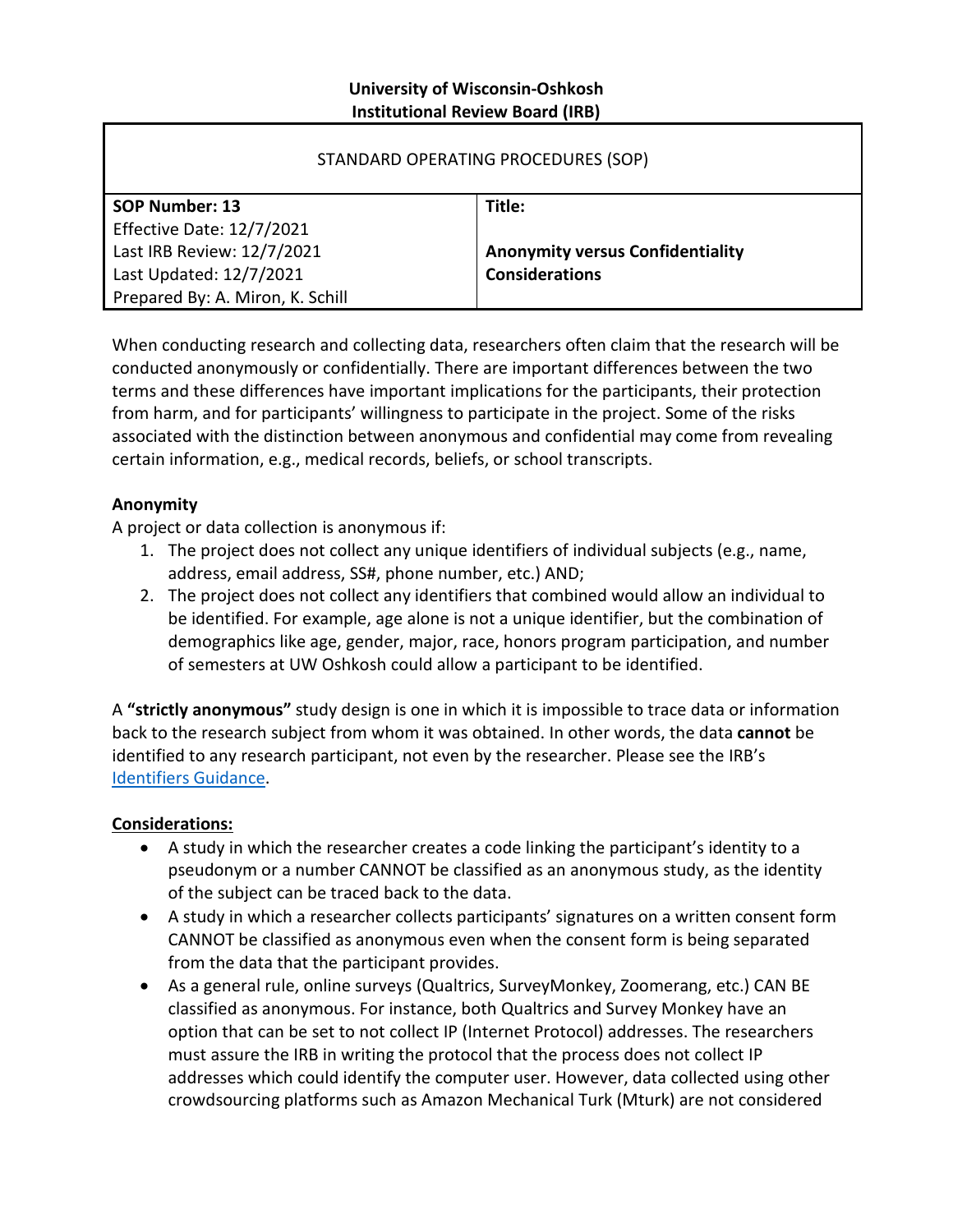anonymous because researchers will have access to participants' Mturk worker ID numbers. Moreover, online studies in which researcher first collect participant signatures on a written consent document before the participant completes the study online are not considered anonymous.

In sum, if data is in any way identifiable or can be connected to the participant (directly or indirectly, even if only by the researchers), the data collection process cannot make the claim of being anonymous.

# **Confidentiality**

Confidential research participation means that the data from the research subject(s) **can**  potentially be identified or linked to a particular individual. Please see IRB SOP #15: *[Guidance](https://uwosh.edu/sponsoredprograms/irb/sops/)  [for Protecting Privacy and Confidentiality](https://uwosh.edu/sponsoredprograms/irb/sops/)* for additional information about protecting confidentiality of identifiable private information:

- Thus, **any** data collected face-to-face is automatically considered in the category of being "confidential" as opposed to "anonymous." This is true even when the researcher assigns a numerical code to the participant and this number cannot be traced back to the subject because the researchers themselves know who provided the data.
- Federal regulations require the IRB to ensure the research contains adequate provisions to maintain the confidentiality of research data, when appropriate. Confidentiality procedures should consider the sensitivity of information collected and the risks associated with a breach of confidentiality. The IRB may consider a waiver of the signature requirement, if that would serve to protect the identity of participants.

# **Considerations:**

- While data collection may be confidential (e.g., researcher knows who participated in the study), it is possible to **de-identify** these data. This happens when a researcher aggregates individual responses into groups (race, age, experimental and control groups) and report only means and standard deviations. This procedure of data deidentification works as long as there is not an  $n = 1$  among the demographics (e.g., only 1 female African American student). This makes the **processed data** (the final data file) anonymous, but it would be incorrect to say the **data collection** method is anonymous.
- In general, participants are at greater risk when their responses can be tied to their identity. **Typically, it is best to collect only the data that is necessary to achieve the specific research goals.** In addition, extra data protection measures need to be taken when a study involved confidential participation:
	- a. The researcher must secure the collected data (e.g., samples, audio or video recordings, and information) in a locked file cabinet or secured electronic environment, to which only the researcher and/or other approved trained assistants have access.
	- b. If the researcher assigns each participant a "code" that connects them to the data, then he/she must store the code in a locked file cabinet, or a secured